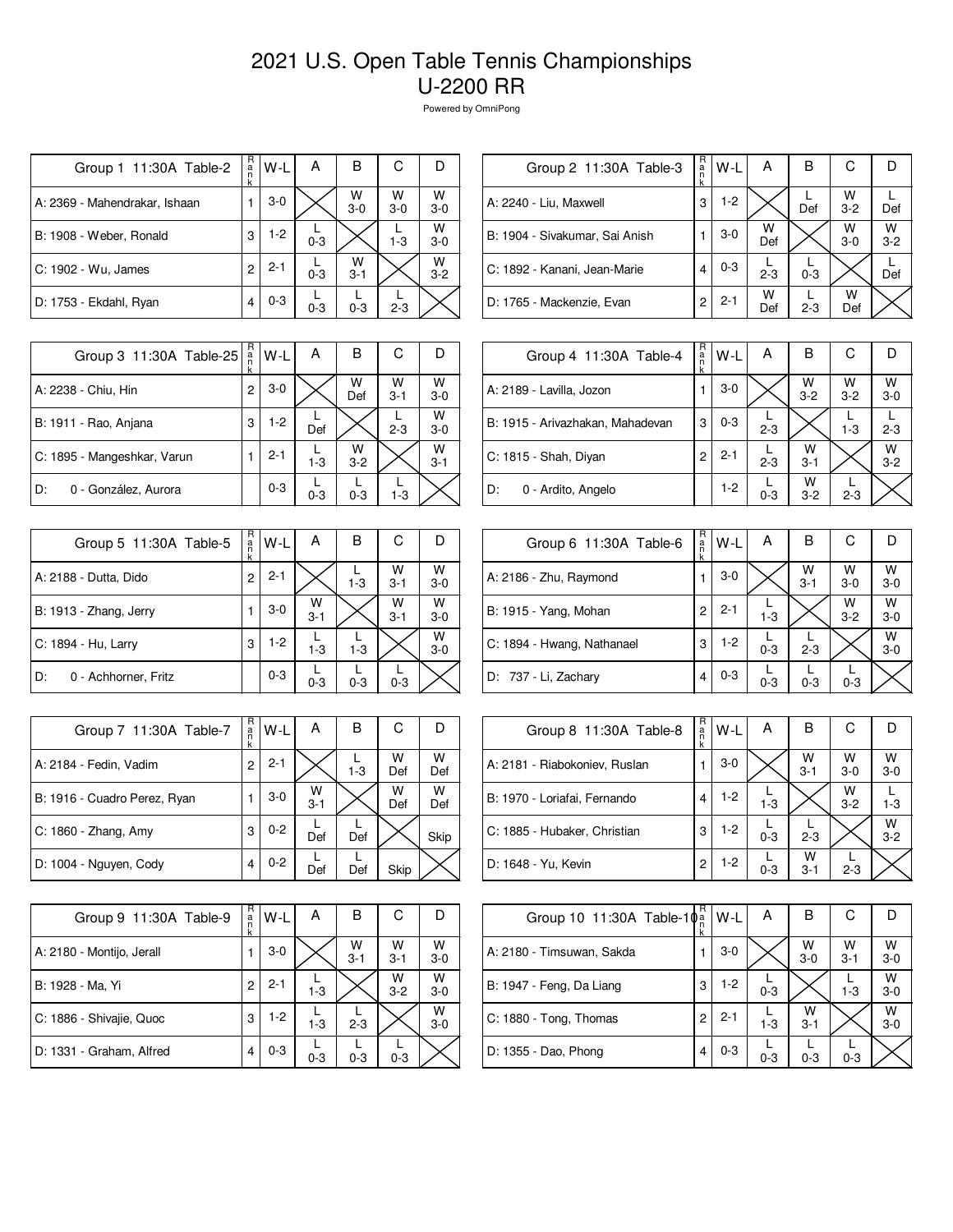| Group 11 11:30A Table-5 $\frac{5}{9}$ a | R | W-L     | A       | В            | С            |              |
|-----------------------------------------|---|---------|---------|--------------|--------------|--------------|
| A: 2178 - Chang, Dylan                  |   | $3-0$   |         | W<br>$3 - 1$ | W<br>$3 - 1$ | W<br>$3 - 0$ |
| B: 1933 - Ochsner, John P.              | 2 | $2 - 1$ | $1 - 3$ |              | W<br>$3 - 2$ | W<br>$3 - 0$ |
| C: 1880 - Shivkumar, Akul               | 3 | $1-2$   | $1 - 3$ | $2 - 3$      |              | W<br>$3 - 1$ |
| D: 1406 - Lopez Velez, Yamil            |   | $0 - 3$ | $0 - 3$ | $0 - 3$      | $1 - 3$      |              |

| Group 12 11:30A Table-12 <sup>a</sup> | R | W-L     | Α       | в            | С          |              |
|---------------------------------------|---|---------|---------|--------------|------------|--------------|
| A: 2178 - Kim, Timothy                |   | $3-0$   |         | W<br>$3 - 0$ | W<br>$3-0$ | W<br>$3-0$   |
| B: 1930 - Batkhuyag, Tsetsen          | 2 | $2 - 1$ | $0 - 3$ |              | W<br>$3-2$ | W<br>$3 - 1$ |
| C: 1879 - Ross, Brendan               | 3 | $1-2$   | $0 - 3$ | $2 - 3$      |            | W<br>$3 - 0$ |
| D: 1447 - Mcginnis, Daniel            |   | $0 - 3$ | $0 - 3$ | $1 - 3$      | $0 - 3$    |              |

| Group 13 11:30A Table-18 <sup>a</sup> | R | W-L     | А        | в       | С            |            |
|---------------------------------------|---|---------|----------|---------|--------------|------------|
| A: 2177 - Mojaverian, Parviz          | 4 | $0 - 3$ |          | Def     | Def          | Def        |
| B: 1932 - Yu, Nolan                   |   | $3-0$   | W<br>Def |         | W<br>$3 - 1$ | w<br>$3-0$ |
| C: 1859 - Lu, Shiguang                | 3 | $1-2$   | W<br>Def | $1 - 3$ |              | $2 - 3$    |
| D: 1530 - Vuong, Jenna S.             | 2 | $2 - 1$ | W<br>Def | $0 - 3$ | w<br>$3-2$   |            |

| Group 15 11:30A Table-1\$ <sup>a</sup> | R<br>k | W-L     | Α       | В            | С        |              |
|----------------------------------------|--------|---------|---------|--------------|----------|--------------|
| A: 2166 - Dzetsyna, Iurii              |        | $3-0$   |         | W<br>$3 - 1$ | W<br>Def | W<br>$3 - 0$ |
| B: 1936 - Panova, Emiliia              | 2      | $2 - 1$ | $1 - 3$ |              | W<br>Def | W<br>$3 - 0$ |
| C: 1875 - Flores, Jennyca              | 4      | $0 - 3$ | Def     | Def          |          | Def          |
| D: 1461 - Palm, Richard A.             | 3      | $1-2$   | $0 - 3$ | $0 - 3$      | w<br>Def |              |

| Group 17 11:30A Table-17         | R<br>'a<br>n<br>k | W-L     | Α       | в            | С            |              |
|----------------------------------|-------------------|---------|---------|--------------|--------------|--------------|
| A: 2152 - Chandra, Vinay S       |                   | $3-0$   |         | W<br>$3 - 0$ | W<br>$3 - 0$ | W<br>$3 - 0$ |
| B: 1937 - Li, Mingbo             | 3                 | $1-2$   | $0 - 3$ |              | $0 - 3$      | w<br>$3-0$   |
| C: 1867 - Davila Santiago, Eliam | 2                 | $2 - 1$ | $0 - 3$ | w<br>$3-0$   |              | W<br>$3 - 0$ |
| D: 1486 - Cao, Peter             |                   | $0 - 3$ | $0 - 3$ | $0 - 3$      | $0 - 3$      |              |

| Group 19 11:30A Table-19 <sup>a</sup> | R | W-L     | Α        | в       | С          |              |
|---------------------------------------|---|---------|----------|---------|------------|--------------|
| A: 2145 - Chan, Natalie               | 4 | $0 - 3$ |          | Def     | Def        | Def          |
| B: 1945 - Martin, Ryan                |   | $3-0$   | W<br>Def |         | W<br>$3-0$ | w<br>$3-0$   |
| C: 1862 - Valdoria, Rodel D.          | 2 | $2 - 1$ | W<br>Def | $0 - 3$ |            | W<br>$3 - 0$ |
| D: 1503 - Du Plessis, Michael         | 3 | $1-2$   | w<br>Def | $0 - 3$ | $0 - 3$    |              |

| Group 14 11:30A Table-14 <sup>a</sup> | R | W-L     | A       | В            | С          |              |
|---------------------------------------|---|---------|---------|--------------|------------|--------------|
| A: 2172 - Ackerman, Estee             |   | $3-0$   |         | W<br>$3-0$   | W<br>$3-0$ | W<br>$3 - 0$ |
| B: 1929 - Sharma, Arun                | 3 | $1-2$   | $0 - 3$ |              | $2 - 3$    | W<br>$3 - 1$ |
| C: 1876 - Hodgson, Robert             | 2 | $2 - 1$ | $0 - 3$ | W<br>$3 - 2$ |            | W<br>$3 - 1$ |
| D: 1524 - Adachi, Ryousuke            | 4 | $0 - 3$ | $0 - 3$ | $1-3$        | $1-3$      |              |

| Group 16 11:30A Table-16 <sup>a</sup> | R | W-L     | Α       | в          | С          |              |
|---------------------------------------|---|---------|---------|------------|------------|--------------|
| A: 2160 - Wan, James                  |   | $3-0$   |         | W<br>$3-0$ | W<br>$3-0$ | W<br>$3-0$   |
| B: 1940 - Rubin, David I.             | 2 | $2 - 1$ | $0 - 3$ |            | W<br>$3-0$ | W<br>$3-0$   |
| C: 1862 - Jourdan-Ali, Jabari         | 3 | $1-2$   | $0 - 3$ | $0 - 3$    |            | W<br>$3 - 1$ |
| D: 1483 - Xiao, Kenan                 | 4 | $0 - 3$ | $0 - 3$ | $0 - 3$    | $1 - 3$    |              |

| Group 18 11:30A Table-18 <sup>a</sup> | R | W-L     | Α       | в            | С            |              |
|---------------------------------------|---|---------|---------|--------------|--------------|--------------|
| A: 2147 - Sanaoubar, Mazen            |   | $3-0$   |         | W<br>$3 - 0$ | W<br>$3 - 0$ | W<br>$3 - 0$ |
| B: 1936 - Mangeshkar, Vinay           | 2 | $2 - 1$ | $0 - 3$ |              | W<br>$3-0$   | W<br>$3-0$   |
| C: 1869 - Stoyanov, Tim               | 3 | $1-2$   | $0 - 3$ | $0 - 3$      |              | W<br>$3 - 1$ |
| D: 1519 - Park, Jung Ho               | 4 | $0 - 3$ | $0 - 3$ | $0 - 3$      | $1 - 3$      |              |

| Group 20 11:30A Table-2 $\phi_n^{\alpha}$ | R | $W-L$   | Α          | B       | С          |          |
|-------------------------------------------|---|---------|------------|---------|------------|----------|
| A: 2145 - Mokuolu, Adedayo                | 2 | $2 - 1$ |            | $0 - 3$ | W<br>$3-0$ | W<br>Def |
| B: 1946 - Noorani, Kef                    |   | $3-0$   | W<br>$3-0$ |         | W<br>$3-2$ | w<br>Def |
| C: 1890 - Wu, Brian                       | 3 | $1-2$   | $0 - 3$    | $2 - 3$ |            | W<br>Def |
| D: 1521 - Palm, Jessica                   | 4 | $0 - 3$ | Def        | Def     | Def        |          |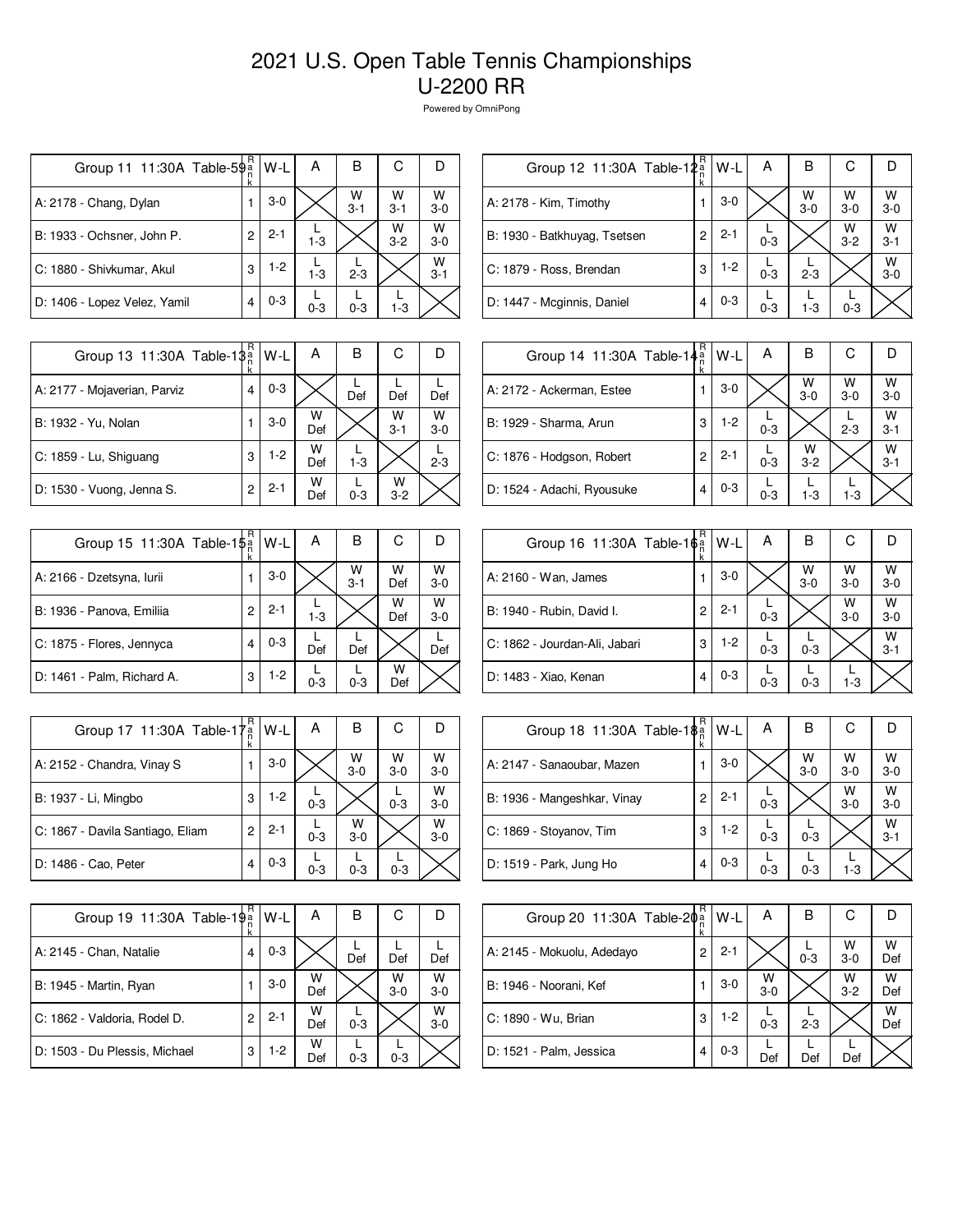| Group 21 11:30A Table-21  | R<br>а́<br>n<br>k | W-L     | А       | в            | С            | Ð            |
|---------------------------|-------------------|---------|---------|--------------|--------------|--------------|
| A: 2142 - Pinili, Kenneth |                   | $3-0$   |         | W<br>$3 - 1$ | W<br>$3 - 1$ | W<br>$3-0$   |
| B: 1919 - Piech, Jason    | 3                 | $1-2$   | $1 - 3$ |              | $2 - 3$      | W<br>$3 - 2$ |
| C: 1860 - Kuo, Justin     | 2                 | $2 - 1$ | $1 - 3$ | w<br>$3 - 2$ |              | W<br>$3 - 2$ |
| D: 1469 - Chen, Linpeng   | 4                 | $0 - 3$ | $0 - 3$ | $2 - 3$      | $2 - 3$      |              |

| Group 22 11:30A Table-22a      | R<br>k | W-L     | А       | в                  | С        |              |
|--------------------------------|--------|---------|---------|--------------------|----------|--------------|
| A: 2141 - Dinh, Tri H.         | 1      | $3-0$   |         | $W$ <sub>3-0</sub> | w<br>Def | W<br>$3 - 0$ |
| B: 1957 - Cruz Ruiz, Sebastian | 2      | $2 - 1$ | $0 - 3$ |                    | W<br>Def | W<br>$3 - 0$ |
| $C: 1871 - Zhang, Andy$        | 4      | $0 - 3$ | Def     | Def                |          | Def          |
| D: 1448 - Dong, Li             | 3      | $1-2$   | $0 - 3$ | $0 - 3$            | w<br>Def |              |

| Group 23 11:30A Table-2\$  | R | W-L     | Α       | В            | С            |              |
|----------------------------|---|---------|---------|--------------|--------------|--------------|
| A: 2138 - Gupta, Muskan    |   | $3-0$   |         | W<br>$3 - 1$ | W<br>$3-0$   | W<br>$3-0$   |
| B: 1993 - Kraut, Mark      | 2 | $2 - 1$ | $1 - 3$ |              | W<br>$3 - 1$ | W<br>$3 - 1$ |
| C: 1825 - Cavazos, Anthony | 3 | $1-2$   | $0 - 3$ | $1 - 3$      |              | W<br>$3 - 1$ |
| D: 1532 - Avila, Abner     |   | $0 - 3$ | $0 - 3$ | $1 - 3$      | $1 - 3$      |              |

| Group 25 11:30A Table-2 $\hat{\phi}$ a | R | W-L     | Α       | В        | С          |              |
|----------------------------------------|---|---------|---------|----------|------------|--------------|
|                                        | k |         |         |          |            |              |
| A: 2135 - Long, Lawrence Y             |   | $3-0$   |         | W<br>Def | W<br>$3-0$ | W<br>$3 - 0$ |
| B: 1971 - Lin, Henry                   |   | $0 - 3$ | Def     |          | Def        | Def          |
| C: 1851 - Duran, Misael                | 3 | $1 - 2$ | $0 - 3$ | w<br>Def |            | $2 - 3$      |
| D: 1539 - Thayib, Theodore             | 2 | $2 - 1$ | $0 - 3$ | w<br>Def | w<br>$3-2$ |              |

| Group 27 11:30A Table-2\$   | k | W-L     | А       | в            | С          |              |
|-----------------------------|---|---------|---------|--------------|------------|--------------|
| A: 2124 - Khinvasara, Arnav |   | $3-0$   |         | w<br>$3 - 0$ | W<br>$3-0$ | w<br>$3-0$   |
| B: 1997 - Medina, Alahia    | 2 | $2 - 1$ | $0 - 3$ |              | W<br>$3-0$ | W<br>$3 - 1$ |
| C: 1843 - Rogers, Max       | 3 | $1-2$   | $0 - 3$ | $0 - 3$      |            | W<br>$3 - 1$ |
| D: 1639 - Moyant, Kyle      | 4 | $0 - 3$ | $0 - 3$ | $1 - 3$      | 1-3        |              |

| Group 29 11:30A Table-30 <sup>a</sup> | R<br>k | W-L     | А       | В          | С          |              |
|---------------------------------------|--------|---------|---------|------------|------------|--------------|
| A: 2115 - Zhang, Kunhao               |        | $3-0$   |         | W<br>$3-0$ | w<br>$3-0$ | W<br>$3-0$   |
| B: 1977 - Shiledar, Anay              | 2      | $2 - 1$ | $0 - 3$ |            | W<br>$3-0$ | w<br>$3-0$   |
| C: 1836 - Rayanfar, Aryan             | 3      | $1-2$   | $0 - 3$ | $0 - 3$    |            | W<br>$3 - 1$ |
| D: 1574 - Guido, Zack                 | 4      | $0 - 3$ | $0 - 3$ | $0 - 3$    | $1-3$      |              |

| Group 24 11:30A Table-24 <sup>a</sup> | R<br>k | W-L     | А       | в          | С            |              |
|---------------------------------------|--------|---------|---------|------------|--------------|--------------|
| A: 2137 - Lin, Ryan                   |        | $3-0$   |         | W<br>$3-0$ | w<br>$3 - 0$ | W<br>$3 - 1$ |
| B: 1924 - Tarkowski, Jim              | 2      | $2 - 1$ | $0 - 3$ |            | W<br>$3-2$   | W<br>$3 - 2$ |
| C: 1853 - Bunya, Peter                | 3      | $1-2$   | $0 - 3$ | $2 - 3$    |              | W<br>$3 - 0$ |
| D: 1778 - Chan, Janson                | 4      | $0 - 3$ | $1-3$   | $2 - 3$    | $0 - 3$      |              |

| Group 26 11:30A Table-27 <sup>a</sup> | R | W-L     | А            | В       | С            |              |
|---------------------------------------|---|---------|--------------|---------|--------------|--------------|
| A: 2128 - Pradhan, Sarthak            | 2 | $2 - 1$ |              | $0 - 3$ | W<br>$3 - 2$ | W<br>$3 - 1$ |
| B: 1989 - Yan, Ziqi                   |   | $3-0$   | W<br>$3 - 0$ |         | W<br>$3 - 1$ | w<br>$3-0$   |
| C: 1850 - Li Zhang, Kevin             | 3 | 1-2     | $2 - 3$      | $1-3$   |              | W<br>$3 - 1$ |
| D: 1625 - Cheung, Jarvis              | 4 | $0 - 3$ | $1 - 3$      | $0 - 3$ | $1 - 3$      |              |

| Group 28 11:30A Table-29 <sup>a</sup> | R | $W-L$   | А       | в            | С                  |              |
|---------------------------------------|---|---------|---------|--------------|--------------------|--------------|
| A: 2117 - Fersch, Thomas              |   | $3-0$   |         | W<br>$3 - 0$ | $W$ <sub>3-2</sub> | W<br>$3 - 0$ |
| B: 1973 - Cai, Demi Yu Ting           | 2 | $2 - 1$ | $0 - 3$ |              | w<br>$3-0$         | W<br>$3-0$   |
| C: 1838 - Hochman, Stephen            | 3 | $1-2$   | $2 - 3$ | $0 - 3$      |                    | w<br>Def     |
| D: 1580 - Badari, Ayush               | 4 | $0 - 3$ | $0 - 3$ | $0 - 3$      | Def                |              |

| Group 30 11:30A Table-31         | R<br>$\frac{a}{n}$ | W-L     | А       | в          | С          |              |
|----------------------------------|--------------------|---------|---------|------------|------------|--------------|
| A: 2113 - Madurai Narayan, Anish |                    | $3-0$   |         | W<br>$3-1$ | W<br>$3-0$ | W<br>$3 - 0$ |
| B: 1986 - Feng, Kagan            | 2                  | $2 - 1$ | $1 - 3$ |            | W<br>$3-2$ | W<br>$3-0$   |
| C: 1833 - Nie, Oscar             | 3                  | $1-2$   | $0 - 3$ | $2 - 3$    |            | W<br>$3 - 0$ |
| D: 1599 - Luu, Anthony           | 4                  | $0 - 3$ | $0 - 3$ | $0 - 3$    | $0 - 3$    |              |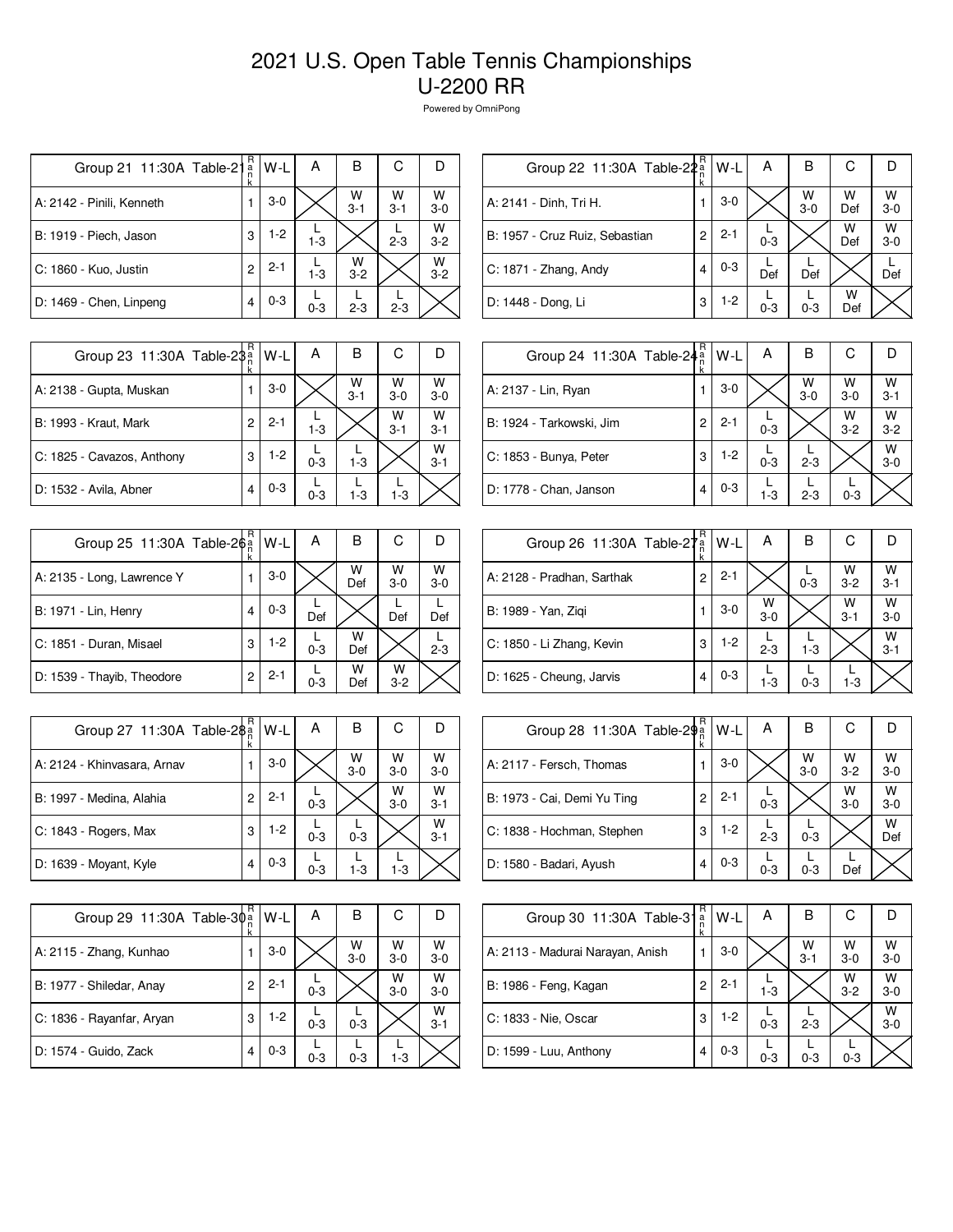| Group 31 11:30A Table-32 <sup>a</sup> | R<br>k | W-L     | Α        | В        | С       |            |
|---------------------------------------|--------|---------|----------|----------|---------|------------|
| A: 2112 - Lee, Roy                    | 3      | $0 - 2$ |          | Skip     | Def     | Def        |
| B: 1988 - Lupulesku, Lorencio         | 4      | $0 - 2$ | Skip     |          | Def     | Def        |
| C: 1830 - Lu, Jingxiong               |        | $3-0$   | w<br>Def | w<br>Def |         | W<br>$3-2$ |
| D: 1608 - Badri, Akshara              | 2      | $2 - 1$ | W<br>Def | w<br>Def | $2 - 3$ |            |

| Group 32 11:30A Table-3\$     | R | W-L     | А            | в       | С            |              |
|-------------------------------|---|---------|--------------|---------|--------------|--------------|
| A: 2108 - Gohr, Martin        | 2 | $2 - 1$ |              | $1 - 3$ | W<br>$3 - 0$ | w<br>$3 - 0$ |
| B: 1975 - Chandrasekar, Arjun |   | $3-0$   | w<br>$3 - 1$ |         | W<br>$3-0$   | W<br>$3-0$   |
| C: 1819 - Dreano, Daniel      | 3 | $1-2$   | $0 - 3$      | $0 - 3$ |              | W<br>$3 - 1$ |
| D: 1641 - Kumar, Nishi        | 4 | $0 - 3$ | $0 - 3$      | $0 - 3$ | $1 - 3$      |              |

| Group 33 11:30A Table-34 <sup>a</sup> | R | $W-L$   | A       | в            | С            |              |
|---------------------------------------|---|---------|---------|--------------|--------------|--------------|
| A: 2103 - Feng, Jackie                |   | $3-0$   |         | w<br>$3 - 2$ | W<br>$3 - 2$ | W<br>$3 - 2$ |
| B: 1993 - Levin, Michael              | 3 | $1-2$   | $2 - 3$ |              | W<br>$3 - 2$ | $1 - 3$      |
| C: 1827 - Sampat, Dhruv B             | 4 | $0 - 3$ | $2 - 3$ | $2 - 3$      |              | $1 - 3$      |
| D: 1692 - Chang, Michael              | 2 | $2 - 1$ | $2 - 3$ | w<br>$3 - 1$ | W<br>$3 - 1$ |              |

| Group 35 11:30A Table-3 $\frac{5}{9}$ | R<br>k         | W-L     | Α          | В       | С          |              |
|---------------------------------------|----------------|---------|------------|---------|------------|--------------|
| A: 2094 - Syed, Zayd                  | $\overline{c}$ | $2 - 1$ |            | $0 - 3$ | W<br>$3-0$ | W<br>$3 - 1$ |
| B: 1994 - Maxwell, Ramon              |                | $3-0$   | W<br>$3-0$ |         | W<br>$3-0$ | W<br>$3 - 0$ |
| C: 1823 - Ying, Curtis                | 3              | $1-2$   | $0 - 3$    | $0 - 3$ |            | W<br>$3 - 1$ |
| D: 1542 - Rozhin, Alexander           | 4              | $0 - 3$ | $1-3$      | $0 - 3$ | $1 - 3$    |              |

| Group 37 11:30A Table-3\$        | R<br>k | W-L     | А          | в       | С        | D            |
|----------------------------------|--------|---------|------------|---------|----------|--------------|
| A: 2093 - Iturriaga, Bernardo    | 2      | $2 - 1$ |            | $0 - 3$ | W<br>Def | W<br>$3 - 0$ |
| B: 1998 - Lopez, Arthur          |        | $3-0$   | W<br>$3-0$ |         | W<br>Def | w<br>$3-0$   |
| C: 1818 - Martinez-Wasser, Patty | 4      | $0 - 3$ | Def        | Def     |          | Def          |
| D: 1609 - Liu, Andy              | 3      | $1-2$   | $0 - 3$    | $0 - 3$ | w<br>Def |              |

| Group 39 11:30A Table-40 <sup>a</sup> | R<br>k | W-L     | Α       | в            | С            |              |
|---------------------------------------|--------|---------|---------|--------------|--------------|--------------|
| A: 2083 - Carvalho, Leandro           |        | $3-0$   |         | W<br>$3 - 1$ | w<br>$3 - 0$ | W<br>$3 - 0$ |
| B: 2006 - Bajpai, Isha                | 2      | $2 - 1$ | $1 - 3$ |              | W<br>$3 - 1$ | W<br>$3 - 2$ |
| C: 1816 - Xu, Jin Hui                 | 3      | $1-2$   | $0 - 3$ | $1 - 3$      |              | W<br>$3 - 1$ |
| D: 1755 - Karabulut, Sam              | 4      | $0 - 3$ | $0 - 3$ | $2 - 3$      | 1-3          |              |

| Group 34 11:30A Table-3\$ <sup>a</sup> | R<br>ĸ | W-L     | Α     | в        | С            |          |
|----------------------------------------|--------|---------|-------|----------|--------------|----------|
| A: 2096 - Le, Phuong                   |        | $3-0$   |       | W<br>Def | w<br>$3 - 1$ | w<br>Def |
| B: 1969 - Hsu, Brandon                 | 3      | $0 - 2$ | Def   |          | Def          | Skip     |
| C: 1855 - Feng, William                | 2      | $2 - 1$ | $1-3$ | w<br>Def |              | W<br>Def |
| D: 1625 - Goodman, Adam                | 4      | $0 - 2$ | Def   | Skip     | Def          |          |

| Group 36 11:30A Table-37 <sup>a</sup> | R | W-L     | А       | в            | С          |              |
|---------------------------------------|---|---------|---------|--------------|------------|--------------|
| A: 2093 - Villar, Julio               | 1 | 3-0     |         | W<br>$3 - 1$ | W<br>$3-0$ | W<br>$3-0$   |
| B: 2051 - Altman, Vladimir            | 3 | $1-2$   | $1 - 3$ |              | $2 - 3$    | W<br>$3 - 1$ |
| C: 1828 - Yeoh, Dana                  | 2 | $2 - 1$ | $0 - 3$ | W<br>$3 - 2$ |            | W<br>$3-0$   |
| D: 1640 - Lomaka, Alexandre           | 4 | $0 - 3$ | $0 - 3$ | 1-3          | $0 - 3$    |              |

| Group 38 11:30A Table-39 <sup>a</sup> | R | W-L   | Α       | в                  | С                  |              |
|---------------------------------------|---|-------|---------|--------------------|--------------------|--------------|
| A: 2091 - Moe, Niklas                 |   | $3-0$ |         | $W$ <sub>3-0</sub> | $W$ <sub>3-0</sub> | W<br>$3 - 0$ |
| B: 2016 - Johnson, Martin             | 4 | $1-2$ | $0 - 3$ |                    | $0 - 3$            | w<br>$3 - 1$ |
| C: 1818 - Goodwin, Bella              | 3 | $1-2$ | $0 - 3$ | W<br>$3-0$         |                    | $0 - 3$      |
| D: 1615 - Shatz, Sky                  | 2 | 1-2   | $0 - 3$ | $1 - 3$            | W<br>$3-0$         |              |

| Group 40 11:30A Table-41 | R<br>$\frac{a}{n}$ | W-L     | Α        | В       | С            |              |
|--------------------------|--------------------|---------|----------|---------|--------------|--------------|
| A: 2079 - Cui, Kayleigh  | 4                  | $0 - 3$ |          | Def     | Def          | Def          |
| B: 2048 - Lawton, Sam    |                    | $3-0$   | W<br>Def |         | w<br>$3 - 1$ | W<br>$3-0$   |
| C: 1792 - Park, Yejun    | 2                  | $2 - 1$ | W<br>Def | $1 - 3$ |              | W<br>$3 - 0$ |
| D: 1247 - Stambuk, Marko | 3                  | $1-2$   | w<br>Def | $0 - 3$ | $0 - 3$      |              |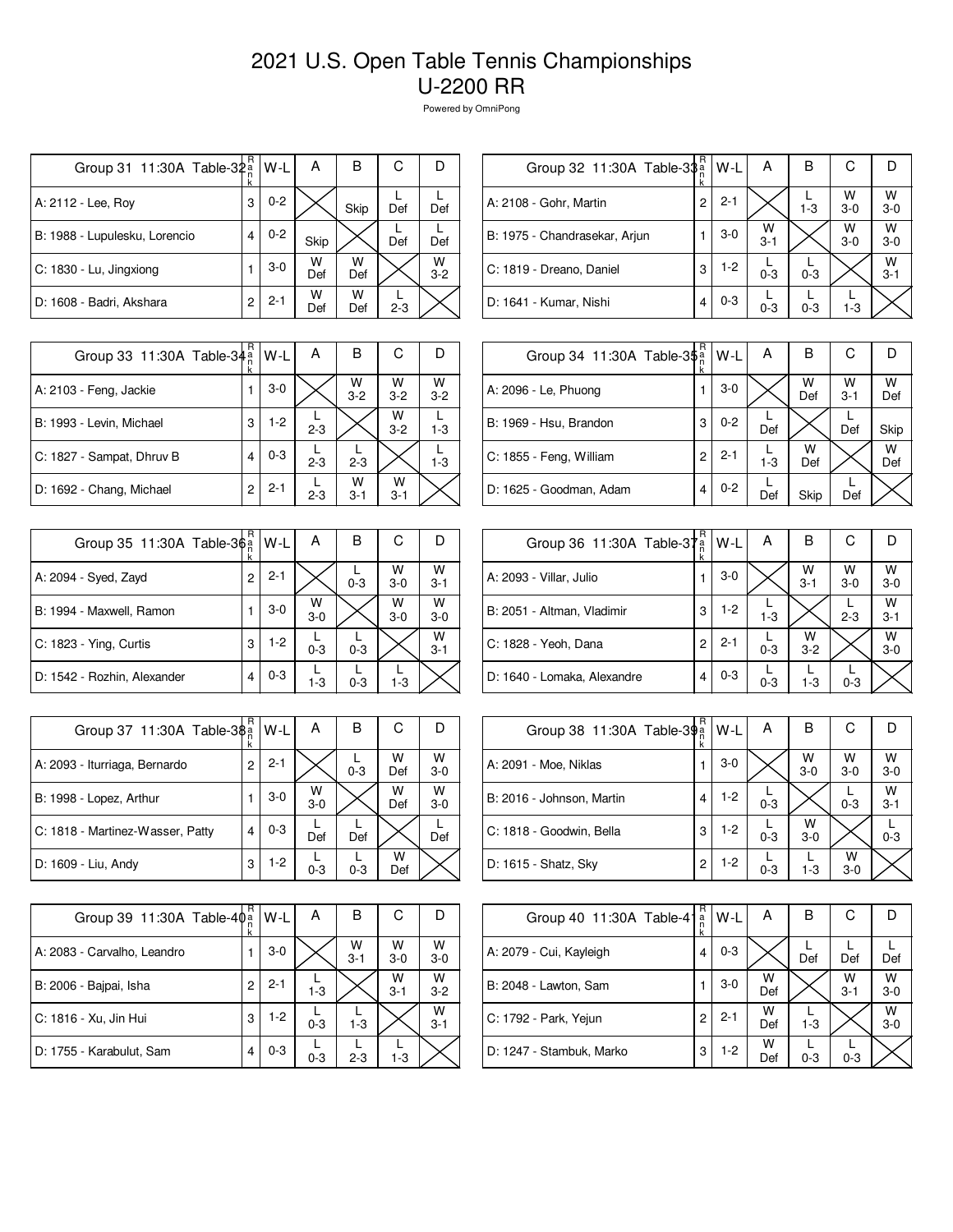| Group 41 11:30A Table-42 <sup>a</sup> | R<br>k | W-L     | А        | в       | С            | Ð          |
|---------------------------------------|--------|---------|----------|---------|--------------|------------|
| A: 2076 - Kini, Vivek                 | 4      | $0 - 3$ |          | Def     | Def          | Def        |
| B: 2002 - Iyer, Vignesh               |        | $3-0$   | W<br>Def |         | W<br>$3 - 1$ | W<br>$3-0$ |
| C: 1812 - Waters, Julian              | 2      | $2 - 1$ | w<br>Def | $1 - 3$ |              | W<br>$3-2$ |
| D: 1664 - Lee, Telin                  | 3      | $1-2$   | w<br>Def | $0 - 3$ | $2 - 3$      |            |

| Group 42 11:30A Table-4\$a   | R              | W-L     | А          | в       | С                  |                    |
|------------------------------|----------------|---------|------------|---------|--------------------|--------------------|
| A: 2074 - Ahn, Jay           | $\overline{2}$ | $2 - 1$ |            | $0 - 3$ | $W$ <sub>3-2</sub> | $W$ <sub>3-1</sub> |
| B: 2035 - Santiago, Airam J. |                | $3-0$   | $W$<br>3-0 |         | W<br>$3-0$         | W<br>$3-0$         |
| C: 1811 - Liu, Bryson        | 4              | $0 - 3$ | $2 - 3$    | $0 - 3$ |                    | $2 - 3$            |
| D: 1667 - Ha, Thomas         | 3              | $1-2$   | $1 - 3$    | $0 - 3$ | W<br>$3 - 2$       |                    |
|                              |                |         |            |         |                    |                    |

| Group 43 11:30A Table-44 <sup>a</sup> | R | W-L     | А       | В        | С          |              |
|---------------------------------------|---|---------|---------|----------|------------|--------------|
| A: 2074 - Chang, Fernando             |   | $3-0$   |         | W<br>Def | W<br>$3-0$ | W<br>$3 - 0$ |
| B: 2027 - Mcafee, Richard             | 4 | $0 - 3$ | Def     |          | Def        | Def          |
| C: 1810 - Mensah, Bernard             | 2 | $2 - 1$ | $0 - 3$ | w<br>Def |            | W<br>$3 - 2$ |
| D: 1674 - Chen, Austin                | 3 | $1-2$   | $0 - 3$ | w<br>Def | $2 - 3$    |              |

| Group 45 11:30A Table-46 <sup>a</sup> | R.<br>k | W-L     | А                  | В            | С            |              |
|---------------------------------------|---------|---------|--------------------|--------------|--------------|--------------|
| A: 2072 - Oveissi, Ali                |         | $2 - 1$ |                    | W<br>$3 - 2$ | $2 - 3$      | W<br>$3 - 0$ |
| B: 2032 - Kim, Jin Up                 | 2       | $2 - 1$ | $2 - 3$            |              | W<br>$3 - 2$ | W<br>$3-0$   |
| C: 1795 - Yu, Terrie                  | 4       | $1-2$   | $W$ <sub>3-2</sub> | $2 - 3$      |              | $1 - 3$      |
| D: 1708 - Wu, Andrew                  | 3       | $1-2$   | $0 - 3$            | $0 - 3$      | w<br>$3 - 1$ |              |

| Group 47 11:30A Table-48 <sup>a</sup> | R<br>k | W-L     | А       | в            | С            |              |
|---------------------------------------|--------|---------|---------|--------------|--------------|--------------|
| A: 2070 - Padamanur, Rignesh          |        | $3-0$   |         | W<br>$3 - 1$ | W<br>$3 - 0$ | W<br>$3 - 0$ |
| B: 2040 - Fang, Kary                  | 2      | $2 - 1$ | $1-3$   |              | W<br>$3-0$   | w<br>$3 - 1$ |
| C: 1801 - Ley, Dylan Joshua           | 3      | $1-2$   | $0 - 3$ | $0 - 3$      |              | W<br>$3 - 1$ |
| D: 1704 - Liu, Qingping               |        | $0 - 3$ | $0 - 3$ | $1 - 3$      | $1 - 3$      |              |

| Group 49 11:30A Table-50a   | R | W-L     | А       | В            | С            |              |
|-----------------------------|---|---------|---------|--------------|--------------|--------------|
| A: 2065 - Liu, Dong         |   | $3-0$   |         | W<br>$3 - 1$ | W<br>$3 - 2$ | W<br>$3 - 0$ |
| B: 2037 - Rivera, Adrian    | 2 | $2 - 1$ | $1-3$   |              | W<br>$3 - 2$ | W<br>$3-0$   |
| C: 1794 - Zeng, Xiangfei    | 3 | $1 - 2$ | $2 - 3$ | $2 - 3$      |              | W<br>$3 - 0$ |
| D: 1722 - Chen, Christopher | 4 | $0 - 3$ | $0 - 3$ | $0 - 3$      | $0 - 3$      |              |

| Group 44 11:30A Table-4\$a | R<br>k | W-L     | A            | в       | С        |              |
|----------------------------|--------|---------|--------------|---------|----------|--------------|
| A: 2072 - Cheng, Davy      | 2      | $2 - 1$ |              | $1 - 3$ | W<br>Def | w<br>$3 - 0$ |
| B: 2031 - Tang, Alan       |        | $3-0$   | W<br>$3 - 1$ |         | W<br>Def | w<br>$3-0$   |
| C: 1807 - Leoncini, Dario  | 4      | $0 - 3$ | Def          | Def     |          | Def          |
| D: 1550 - Wu, Angela       | 3      | $1-2$   | $0 - 3$      | $0 - 3$ | w<br>Def |              |

| Group 46 11:30A Table-47   | R<br>้ล<br>ท<br>k | W-L     | Α            | в       | С            |          |
|----------------------------|-------------------|---------|--------------|---------|--------------|----------|
| A: 2070 - Lam, Hau         | 3                 | $1-2$   |              | $0 - 3$ | $1-3$        | W<br>Def |
| B: 2027 - Griffin, Gabriel |                   | $3-0$   | w<br>$3-0$   |         | W<br>$3 - 1$ | W<br>Def |
| C: 1769 - Lee, Wenjin      | 2                 | $2 - 1$ | W<br>$3 - 1$ | $1 - 3$ |              | W<br>Def |
| D: 1740 - Yu, Tong Lai     | 4                 | $0 - 3$ | Def          | Def     | Def          |          |

| Group 48 11:30A Table-49 <sup>a</sup> | R | W-L     | А        | В       | С            |              |
|---------------------------------------|---|---------|----------|---------|--------------|--------------|
| A: 2068 - Wu, William                 | 4 | $0 - 3$ |          | Def     | Def          | Def          |
| B: 2037 - Lewan, Chris                |   | $3-0$   | W<br>Def |         | W<br>$3 - 2$ | W<br>$3 - 2$ |
| C: 1798 - Zhang, Zesen                | 3 | $1-2$   | W<br>Def | $2 - 3$ |              | $0 - 3$      |
| D: 1718 - Ammar, Ali                  | 2 | $2 - 1$ | W<br>Def | $2 - 3$ | W<br>$3-0$   |              |

| Group 50 11:30A Table-51           | R<br>$\frac{a}{n}$ | W-L     | А       | В            | С            |                    |
|------------------------------------|--------------------|---------|---------|--------------|--------------|--------------------|
| A: 2062 - Jutras-Vigneaul, Laurent |                    | $3-0$   |         | W<br>$3 - 1$ | W<br>$3-0$   | $W$ <sub>3-1</sub> |
| B: 2035 - Au, Kenny                | 2                  | $2 - 1$ | $1 - 3$ |              | w<br>$3-0$   | W<br>$3 - 1$       |
| C: 1788 - Zhu, Minhua              | 4                  | $0 - 3$ | $0 - 3$ | $0 - 3$      |              | $1 - 3$            |
| D: 1728 - Bavly, Larry             | 3                  | $1-2$   | $1-3$   | $1-3$        | W<br>$3 - 1$ |                    |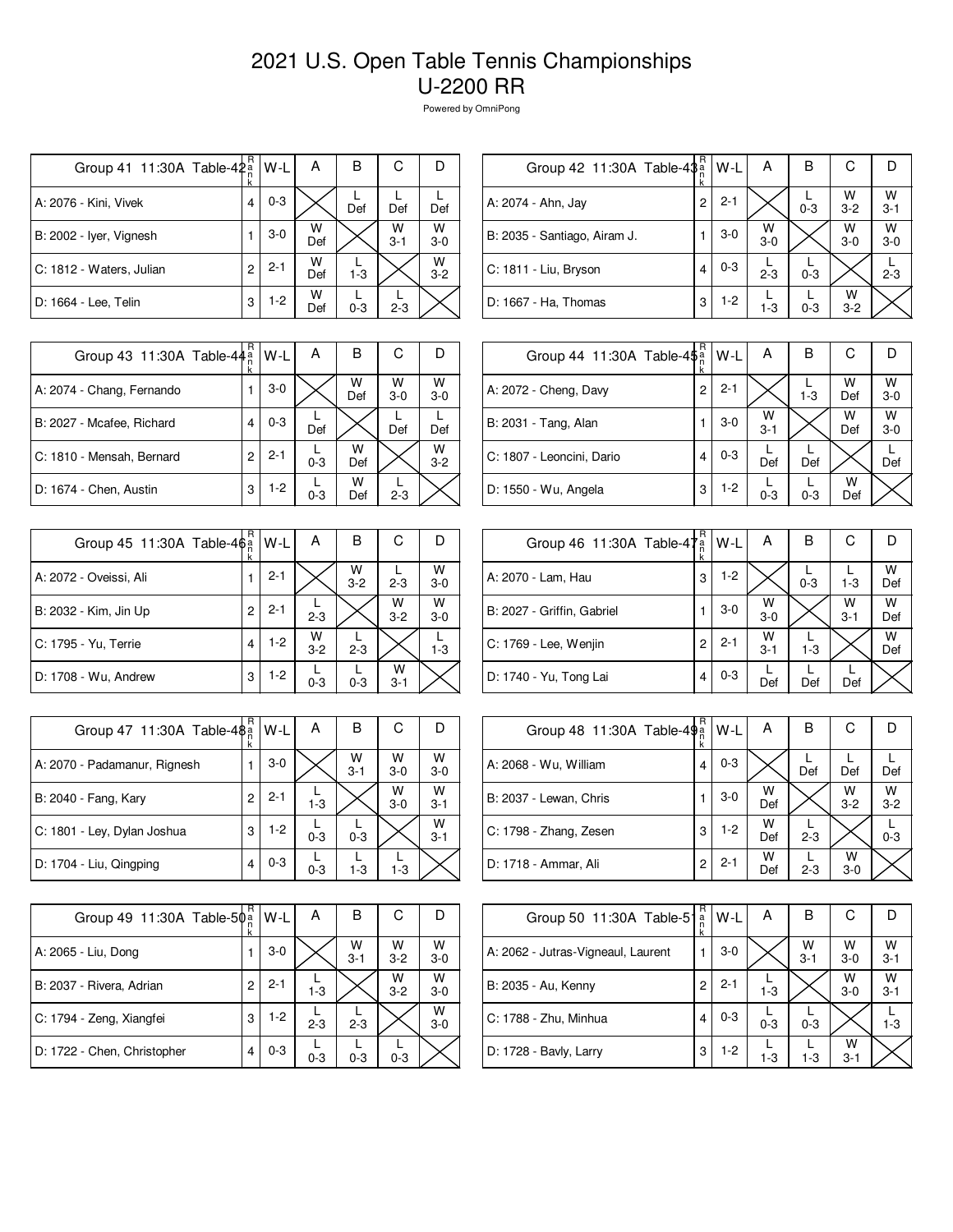| Group 51 11:30A Table-52a  | R<br>ĸ | W-L     | А          | в        | С       | Ð            |
|----------------------------|--------|---------|------------|----------|---------|--------------|
| A: 2062 - Gyonjyan, Tigran | 2      | $2 - 1$ |            | W<br>Def | $2 - 3$ | w<br>$3 - 2$ |
| B: 2010 - Heske, Alexander | 4      | $0 - 3$ | Def        |          | Def     | Def          |
| C: 1893 - Avila, Gilianie  |        | $3-0$   | W<br>$3-2$ | w<br>Def |         | W<br>$3-0$   |
| D: 1644 - Zhang, Hanyao    | 3      | $1-2$   | $2 - 3$    | w<br>Def | $0 - 3$ |              |

| Group 52 11:30A Table-61          | R<br>a<br>n | W-L     | Α            | в            | С       |              |
|-----------------------------------|-------------|---------|--------------|--------------|---------|--------------|
| A: 2061 - Bhagawatula, Risheetha  | 3           | $1-2$   |              | $0 - 3$      | $1 - 3$ | W<br>$3 - 1$ |
| B: 1987 - Ruan, Tom               | 2           | $2 - 1$ | w<br>$3-0$   |              | $1-3$   | w<br>$3 - 1$ |
| C: 1781 - Nguyen, Steven Thanhtan |             | $3-0$   | W<br>$3 - 1$ | w<br>$3 - 1$ |         | w<br>$3-0$   |
| D: 1739 - Piech, Alex             |             | $0 - 3$ | $1-3$        | $1-3$        | $0 - 3$ |              |
|                                   |             |         |              |              |         |              |

| Group 53 11:30A Table-57      | R<br>$\frac{a}{n}$<br>k | W-L     | А            | в       | С            |              |
|-------------------------------|-------------------------|---------|--------------|---------|--------------|--------------|
| A: 2057 - Benedicto, Voltaire | 2                       | $2 - 1$ |              | $1 - 3$ | W<br>$3 - 1$ | W<br>$3 - 2$ |
| B: 2052 - Batkhuyag, Amina    |                         | $3-0$   | W<br>$3 - 1$ |         | W<br>$3-0$   | W<br>$3 - 2$ |
| C: 1765 - Davallou, David     | 3                       | $1-2$   | $1-3$        | $0 - 3$ |              | W<br>Def     |
| D: 1759 - Young, Marshall     | 4                       | $0 - 3$ | $2 - 3$      | $2 - 3$ | Def          |              |

| Group 54 11:30A Table-5\$ | k | W-L     | A       | в            | С            |              |
|---------------------------|---|---------|---------|--------------|--------------|--------------|
| A: 2054 - Wu, Winston     | 1 | $3-0$   |         | W<br>$3 - 2$ | W<br>$3-0$   | W<br>$3 - 0$ |
| B: 2053 - Yamato, Adachi  | 2 | $2 - 1$ | $2 - 3$ |              | W<br>$3-0$   | w<br>$3-0$   |
| C: 1801 - Popov, Eugene   | 4 | $0 - 3$ | $0 - 3$ | $0 - 3$      |              | $2 - 3$      |
| D: 1697 - Lee, Jinhao     | 3 | $1-2$   | $0 - 3$ | $0 - 3$      | W<br>$3 - 2$ |              |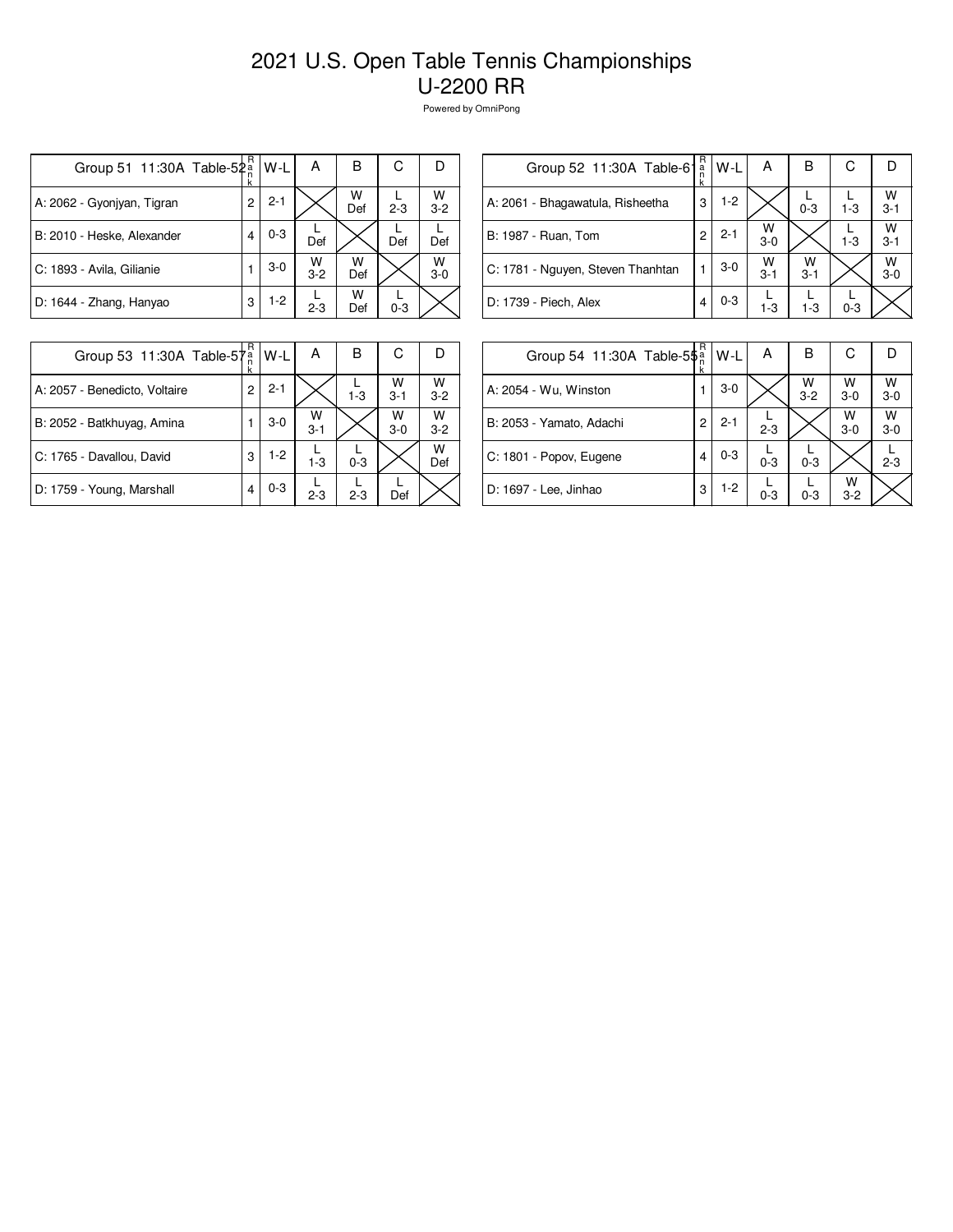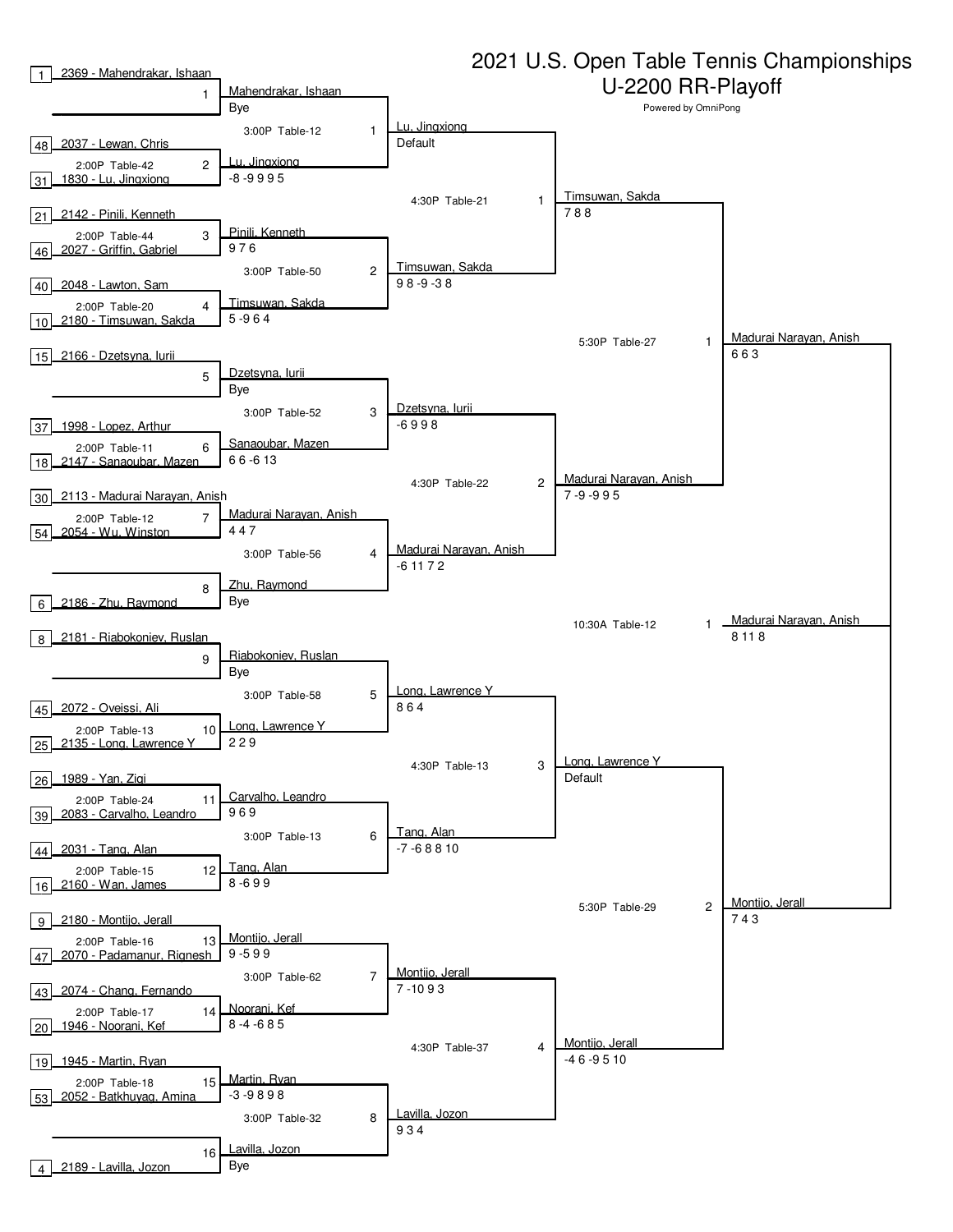